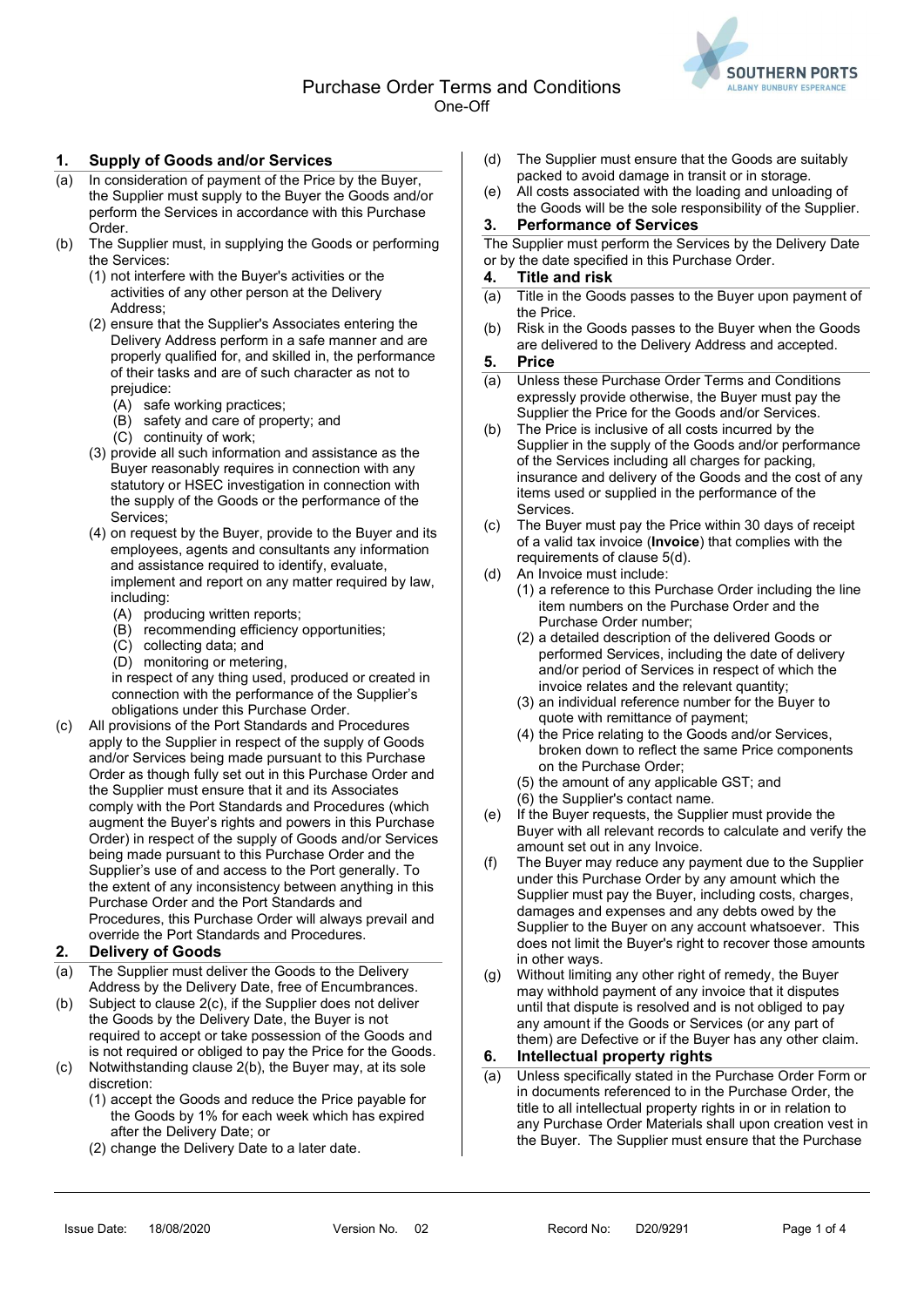

Order Materials are used, copied, supplied or reproduced only for the purposes of the Purchase Order.

(b) The Supplier indemnifies the Buyer, its successors, assigns, customers and users of the Purchase Order Materials against any loss, damage, claim, action or expense (including, without limitation, legal expense and Consequential Loss) arising out of or in any way connected with any infringement of any patent, registered design, copyright, trade mark or other intellectual property right connected with the Purchase Order Materials or the use of the Purchase Order **Materials** 

## 7. Warranties

### The Supplier warrants that:

- (a) the Goods and/or Services match the description referred to in the Purchase Order and satisfy the relevant Australian Standards for quality control;
- (b) the Goods and/or Services comply with all laws, legislation, regulations and codes (including, but not limited to, standards laid down by any standards association or any local supply authority and any standards specifically set out in this Purchase Order);
- (c) if the Supplier gave the Buyer a sample of the Goods or a demonstration of the Services, the Goods and/or Services are of the same nature and quality as the sample or demonstration given;
- (d) the Goods and/or Services are fit for the purpose which the Buyer intends to use them; and
- (e) the Goods are of merchantable quality and, unless otherwise specified in the Purchase Order, are new.

## 8. Warranty period

- (a) If, during the Warranty Period, any of the Goods or Services are found to be Defective, the Buyer may:
	- (1) return the Defective Goods to the Supplier;
		- (2) reject the Defective Services;
		- (3) repair or make good the Defective Goods; or
	- (4) re-perform or make good the Defective Services.
- (b) Without affecting any other right or remedy of the Buyer, the Supplier must:
	- (1) repair or replace the Defective Goods;
	- (2) re-perform or make good the Defective Services; or
	- (3) reimburse the Buyer for any expenses incurred in repairing, re-performing or making good (as the case may be) any Defective Goods or Services, at the Supplier's cost, if requested to do so by the Buyer.

## 9. Insurances

- (a) At all times, the Supplier must, at its own expense, obtain and maintain in connection with this Purchase Order all appropriate insurances, including:
	- (1) workers' compensation Insurance in an amount no less than \$50,000,000 arising from any one event covering all claims and liabilities under any statute and at common law for the death or injury of any person employed by the Supplier.
	- (2) public liability insurance for a sum of no less than \$50,000,000 for any one occurrence to cover the liability of the Supplier for loss of or damage to and loss of use of any property and personal injury, death or illness to any person (other than liability required under workers' compensation law) arising out of or in connection with the provision of Goods or Services pursuant to this Purchase Order.
	- (3) where the Services require the Supplier to provide a motor vehicle, motor vehicle third party liability

insurance in an amount no less than \$30,000,000 for any one occurrence or accident covering legal liability for property loss or damage and bodily injury to or death of persons (other than compulsory third party motor vehicle insurance) caused by motor vehicles used in connection with this Purchase Order;

- (4) where the Supplier is performing services or providing Supplier designed or constructed goods, professional indemnity insurance in an amount not less than \$10,000,000 for any one claim and \$20,000,000 for all claims in the aggregate during any one 12 month period of insurance.
- (b) A certificate stating the currency of insurance shall be provided to the Buyer with this Purchase Order, upon the renewal of the Supplier's insurance and upon request.

## 10. Indemnity

The Supplier must indemnify, and keep indemnified, the Buyer against any loss, damage, claim, action or expense (including, without limitation, legal expense and Consequential Loss) which the Buyer may suffer as a direct or indirect result of any of the following:

- (a) any act or omission on the part of the Supplier or any of its Associates in the Port;
- (b) a breach of this Purchase Order by the Supplier;
- (c) any warranty given by the Supplier in this Purchase Order being incorrect or misleading in any way;
- (d) the provision of the Goods and/or the Services or any activity directly or indirectly associated with the provision of the Goods and/or the Services, or both; and
- (e) any negligent act or failure to act by the Supplier or any of the Supplier's employees, agents, officers or contractors.

If an indemnity payment is made by the Supplier, the Supplier must also pay the Buyer an additional amount equal to any tax which is payable in respect of that indemnity payment.

# 11. Confidentiality

#### The Supplier must:

- (a) treat as confidential and keep confidential, all Confidential Information; and
- (b) not disclose Confidential Information other than: (i) to the extent required by law; (ii) by the rules of any stock exchange; or (iii) Confidential Information that is already in the public domain.

## 12. GST

- (a) All prices or other consideration referred to in this Purchase Order are inclusive of GST.
- (b) The Buyer is not required to pay the GST component of the Price or other consideration until it has received a tax invoice from the Supplier in respect of the taxable supply.
- (c) If an adjustment event occurs, the Supplier must issue an adjustment note and a payment must be made as between the parties to reflect the adjusted amount of the GST on the taxable supply.
- (d) Italicised expressions used in this clause have the meaning given to them in the A New Tax System (Goods and Services Tax) Act 1999 (Cth).

## 13. Termination or suspension

(a) The Buyer may terminate this Purchase Order in whole or in part at any time without cause by giving written notice to the Supplier, following which the Supplier must: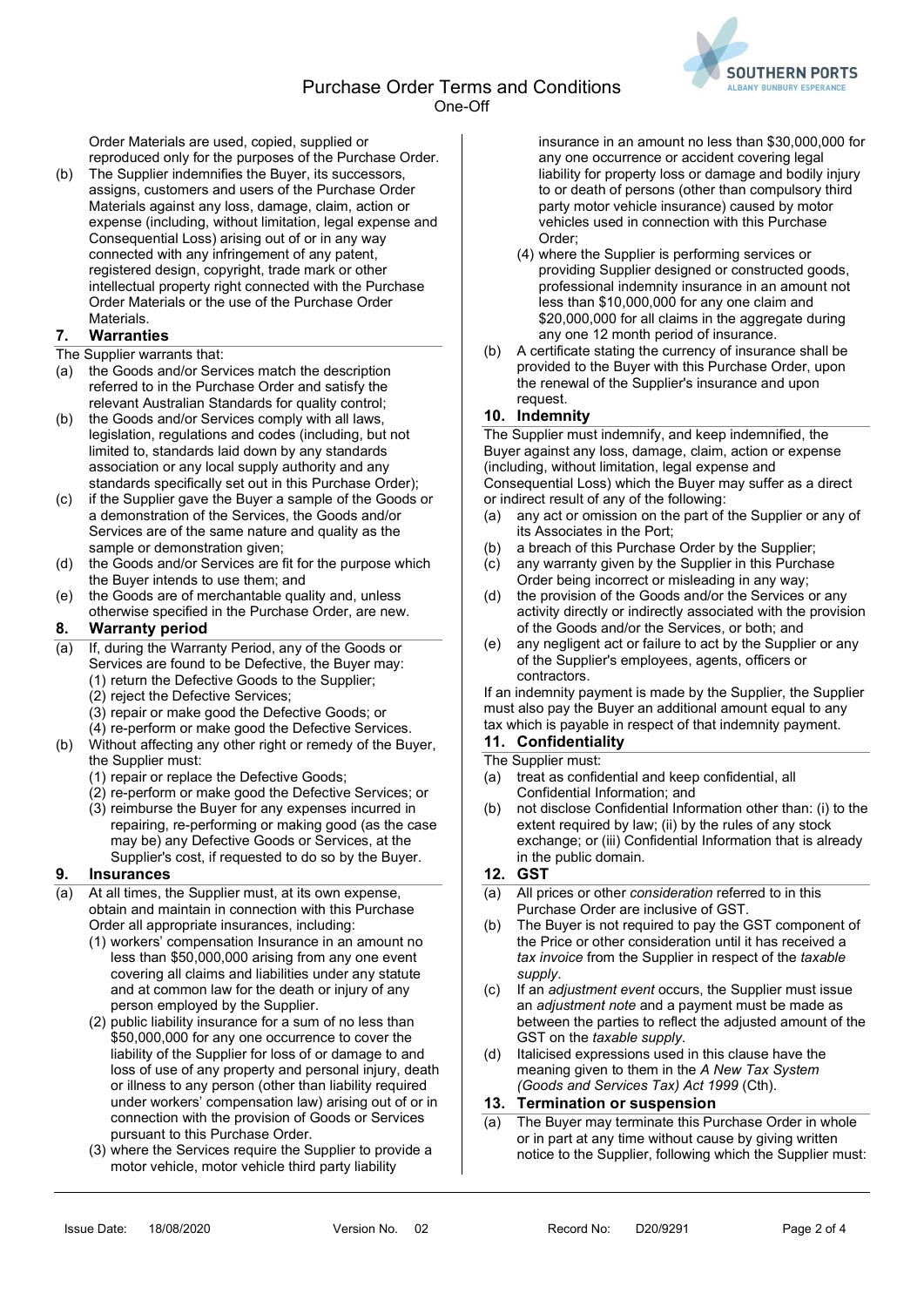Purchase Order Terms and Conditions One-Off



- (1) cease the manufacture and/or supply of the Goods and all other work related to the supply of the Goods or the performance of the Services (as applicable), which have been terminated;
- (2) not place any further orders or make any further commitment in relation to that part of the Goods and/or Services that have been terminated; and
- (3) take all action in relation to the termination that the Buyer may require.
- (b) On termination, subject to any rights the Buyer may have of set off or deduction, the Buyer's only obligation is to pay the Supplier for Goods which have been delivered, and/or for Services which have been provided in accordance with this Purchase Order prior to the date of termination of the supply of such Goods and/or Services. Without limitation, the Buyer will not be liable for any direct, consequential, indirect, special or punitive damages that the Supplier or any third party may suffer.
- (c) The Buyer may suspend all or part of the supply of the Goods and/or the Services at any time for any period of time by giving written notice to the Supplier. The Supplier must comply with the notice and recommence supply when notified by the Buyer. The Supplier is not entitled to any additional payment as a result of such suspension.

## 14. Dispute Resolution

- (a) Any dispute which arises between the Buyer and the Supplier arising out of or in connection with this Purchase Order must be dealt with in accordance with this clause 14.
- (b) Either party may refer a dispute to the other party for resolution, by serving a notice in writing upon the person named in the Purchase Order as the party's representative on behalf of the other party. The notice must specify particulars of the dispute.
- (c) If the parties are unable to resolve the dispute referred to in clause 14(b) within 30 business days from the receipt by one party of a notice from the other party, the dispute may be referred to mediation by either party.

## 15. PPSA

If the Buyer determines that this Purchase Order creates a security interest in favour of the Buyer for the purposes of the PPSA, the Supplier agrees to do anything (including obtaining consents, signing and producing documents, getting documents completed and signed and supplying information) which the Buyer asks and considers necessary for the purposes of:

- (a) ensuring that the security interest is enforceable, perfected and otherwise effective;
- (b) enabling the Buyer to apply for any registration, complete any financing statement or give any notification, in connection with the security interest so that the Buyer has the priority required by it; or
- (c) enabling the Buyer to exercise rights in connection with the security interest.

## 16. Assignment

None of the Suppliers rights, interests, benefits or obligations in this Purchase Order are capable of being assigned or otherwise transferred to an assignee without the prior written consent of the Buyer (which may be given, withheld or given subject to any conditions it sees fit in its absolute discretion).

## 17. Special Provisions

All (if any) of the Special Provisions set out in or annexed to the Purchase Order must be deemed to be incorporated in this Purchase Order. To the extent that any Special Provisions are inconsistent with any provision in these Purchase Order Terms and Conditions, the Special Provisions must prevail to the extent of the inconsistency.

## 18. General

- (a) This Purchase Order contains the entire understanding between the parties as to the subject matter of this Purchase Order and:
	- (1) all previous negotiations, understandings, representations, warranties, documents or commitments concerning the subject matter of this Purchase Order are merged in and superseded by this Purchase Order and are of no further effect;
	- (2) no party is liable to any other party in respect of those matters; and
	- (3) any terms and conditions of the Supplier (whether or not provided to the Buyer) do not apply to this Purchase Order.
- (b) No alteration can be made to this Purchase Order without the written authorisation of the Buyer.
- (c) Clauses of this Purchase Order which deal with warranties, indemnities and consequences of termination survive the termination or expiry of this Purchase Order and may be enforced at any time by the Buyer.
- (d) All of the provisions in Part 1F of the Civil Liability Act 2002 (WA) are expressly excluded and do not apply to anything arising out of this Purchase Order.
- (e) The laws of the State of Western Australia apply to this Purchase Order and the courts of the State of Western Australia will determine any dispute in relation to this Purchase Order.
- (f) Without limitation to any other provision of this agreement, where the Supplier is undertaking relevant construction works under or as part of this agreement, the Supplier is subject to the Western Australian Building and Construction Industry Training Fund and Levy Collection Act 1990 including, without limitation, the obligation for the Supplier to comply with payment to the "Construction Training Fund" of the "Building and Construction Industry Training Fund Levy". This payment (if relevant) is to be made by the Supplier prior to any construction works commencing under this agreement.

## 19. Interpretation

In these Purchase Order Terms and Conditions:<br>(a) beadings are for convenience only and

- headings are for convenience only and do not affect interpretation:
- (b) person includes an individual, the estate of an individual, a corporation, an Authority, an association or a joint venture (whether incorporated or unincorporated), a partnership and a trust;
- (c) a reference to a party includes that party's executors, administrators, successors and permitted assigns, including persons taking by way of novation and, in the case of a trustee, includes a substituted or an additional trustee;